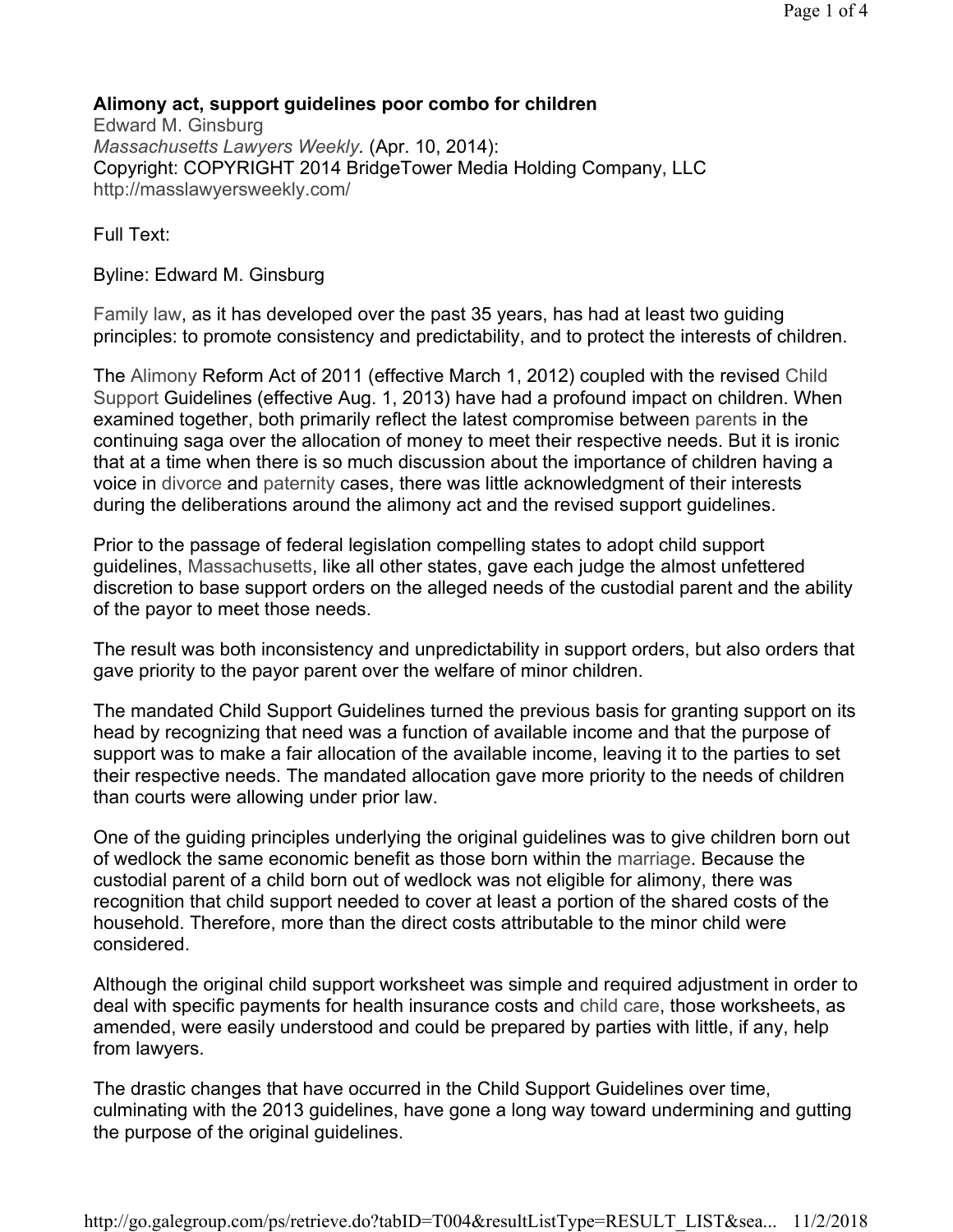First: The basic orders have been reduced drastically. They are no longer determined by the concept of family need but are allegedly based on the individual direct costs that are attributable to the child.

At a time when 40 percent of children are born out of wedlock, well over half of the family law cases in the Probate & Family Court relate to paternity and not divorce. Under the current guidelines, children residing in a household not eligible to receive alimony do not receive the economic benefits that the original Child Support Guidelines intended to provide. The impact on children is readily apparent.

Second: The guideline worksheets have become so sophisticated that lawyers must resort to reliance on computer programs to complete the calculations. That increased complexity occurs at a time when pro se litigants in many counties exceed 50 percent. The pro se litigants do not have access to sophisticated legal software to assist in guideline calculations.

While the Probate & Family Court website does provide a worksheet for calculation of the guidelines, the public may not be aware of that assistance.

Third: The amount of child support is now directly tied to the time that the child spends with each parent. Because the payor gets a reduction in child support when his or her time allocation exceeds 35 percent, the door is wide open for litigation over parenting time.

Basic household expenses such as mortgage payments, rent and insurance premiums do not change because a child spends a few more hours with one parent or the other.

The Alimony Reform Act, standing alone, represents a reasonable compromise between the interests of former spouses. It opens up options and provides a structure to develop predictability and consistency over time. However, the Alimony Reform Act in the context of families with minor children represents a profound philosophical shift that is not in the best interests of children.

Prior to the act and the term limits on alimony it imposes, a parent in a marriage - most often the mother - could make the choice of staying home and taking care of children with the understanding that, if the marriage failed, she could count on indefinite support from her husband.

With the adoption of term limits, the decision of how much time, if at all, to remain out of the workplace for the benefit of children is more difficult.

The absence of coordination between the Alimony Reform Act and the Child Support Guidelines has led to unpredictability and inconsistency in support orders.

Because the child support amount varies from 11 to 22 percent of gross income, and the alimony rate varies between 30 and 35 percent, whether the child support order is determined before or after the alimony order or made part of an unallocated order can make a significant and critical difference.

There is no standard approach by Probate & Family Court judges, and, indeed, individual judges change their approach from case to case depending on the facts of the case.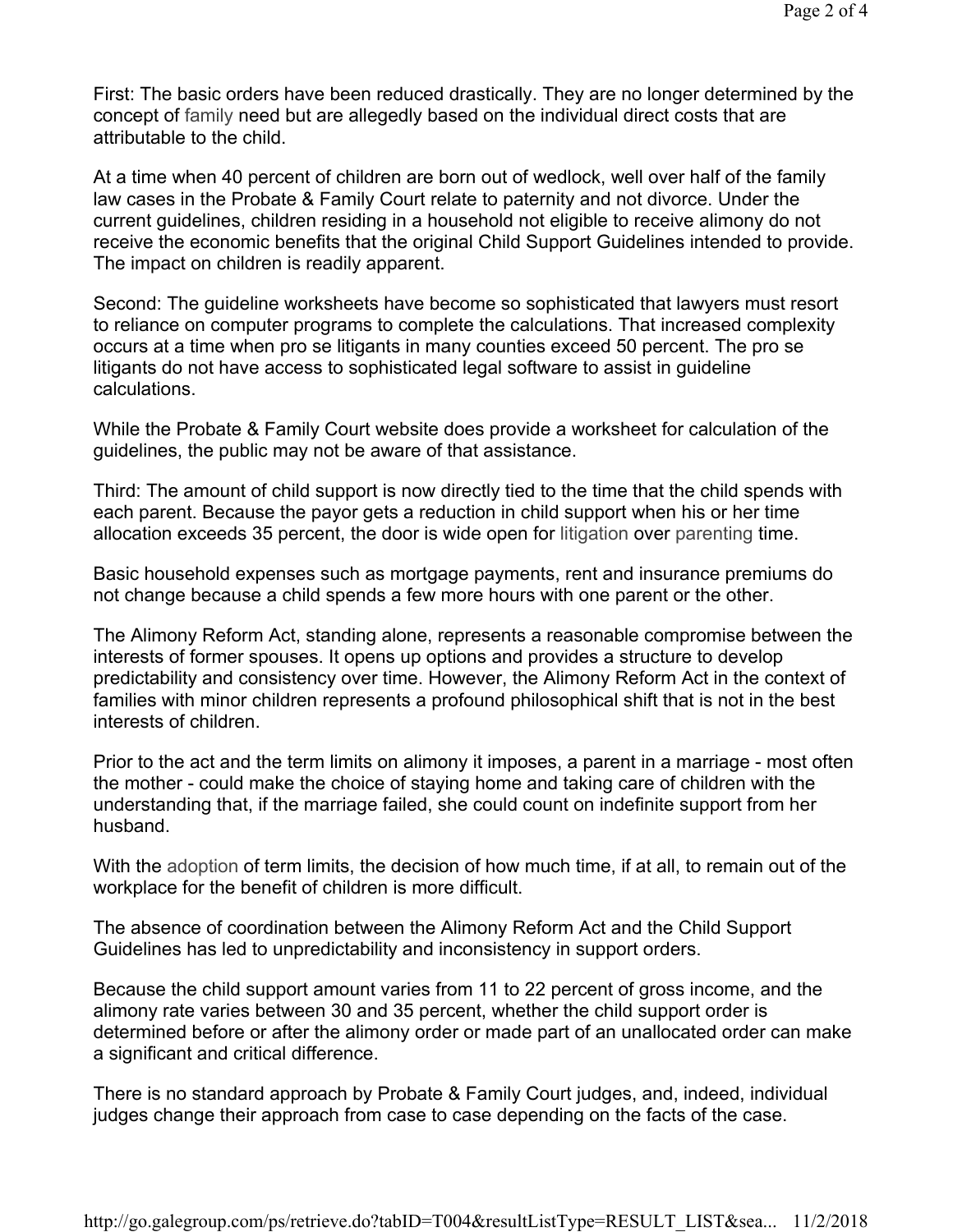In October 1978, I wrote an article for the Boston Bar Journal entitled "Consistency and Predictability in Alimony and Support Orders." The concept I proposed - that support should be based on an allocation of income rather than a bottom-up determination of need and ability to pay - was somewhat revolutionary. As evidenced by the federally mandated Child Support Guidelines, that concept took hold.

The state developed predictable and consistent guidelines and raised the standard of living of children, which was noted throughout the country. The American Law Institute in its "Principles of the Law of Family Dissolution" cited the Massachusetts' guidelines formula as the best.

Unfortunately, over time the formula changed, resulting in reduced child support payments, complicated work sheets, and reduced predictability and consistency.

The primary impetus for the change came from fathers who objected to the shift from the strictly needs-based approach to the income-allocation approach as they were called upon to pay more.

Arguing over what a pair of shoes should cost as opposed to taking a broader approach as to the cost of raising a child within a family tended to underestimate the true cost of raising a child.

Over time, fathers have become more actively involved in child rearing as distinguished from being just the primary wage earner. However, in the vast majority of divorce and paternity cases in which one parent assumes more or most child-rearing responsibilities, the energy of the "primary" parent is diverted by the necessity of supplementing decreased levels of support.

Tying child support to the amount of time one parent spends with a child is overly simplistic and fails to consider the scope of responsibility assumed by the primary parent.

For example, if the recipient parent earns \$300 a week, and the payor earns \$500 a week, support would vary from \$100 a week if the time allocation was up to one-third, \$77 if the allocation was between one-third and one-half, and \$44 a week if the division of time was 50-50.

Determining variations in support based on time alone does not reflect the best interests of the children. Although the court has discretion to require parents to share specific costs for the children beyond the basic order, such as extracurricular activities and tutoring, this represents a reversion to the pre-guideline era with all of its attendant problems.

Justice Oliver Wendell Holmes said that law is the product of experience more than of logic. The drastic change in both the way of determining child support and the level of child support is an effort to reflect the changing nature of families in which fathers play a larger role in raising children, and mothers play a bigger role in economic activity outside the home.

Although the forces driving the Alimony Reform Act and the revised Child Support Guidelines are understandable and represent compromises that parents can live with, the two taken together have had an adverse impact on children.